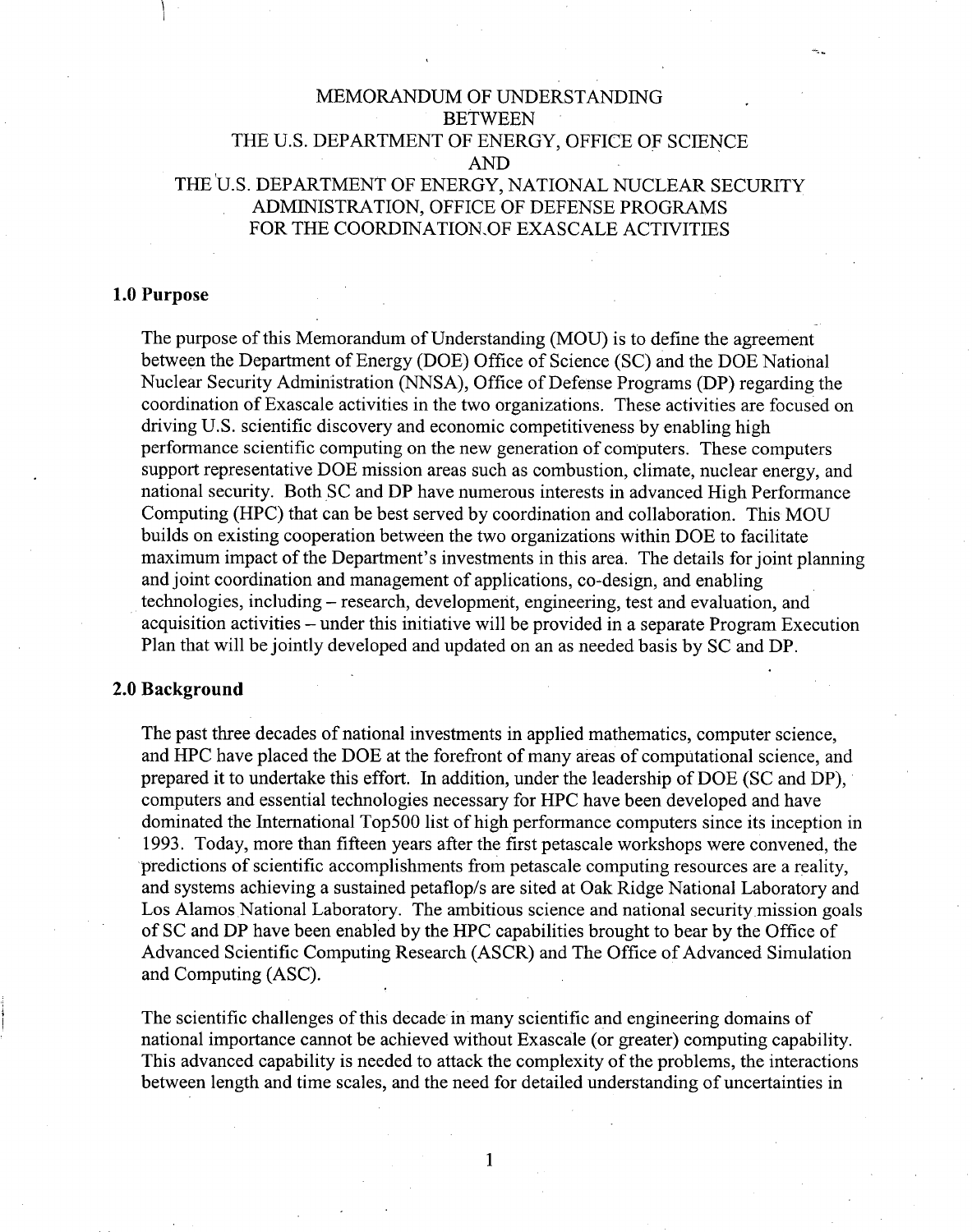the results. The use of these powerful, world-class computational tools can and will lead to critical and unanticipated discoveries important to science, energy assurance, and national security.

Over the past two years, DOE program offices have held a series of ten workshops to identify critical scientific and national security grand challenges and to explore the impact a thousand-fold increase in modeling and simulation computing capability could have on these challenges. The SC and DP have identified activities that leverage their respective experience, technical and management expertise, and resources to deliver on a critical capability for the Department and for the Nation.

The SC and DP have developed a tightly coordinated portfolio of activities with the goal of delivering a thousand-fold increase in computational capability to key DOE mission and basic science application areas by the end of the decade. At the highest level, these activities will integrate the following elements:

- Research in advanced scientific applications and integrated application-hardwaresoftware co-design to both enable the applications to make the transition to the future systems and enable the applications to inform and influence the following elements;
- Partnerships with U.S. computer and semiconductor vendors to impact the design of future systems for power efficiency, capability, and suitability for DOE applications;
- Research in advanced software and computing environments that will be required to enable DOE applications to take advantage of the radically different hardware that will be available by the end of the decade; and
- Installations of prototype and final Exascale platforms to enable scientific advancements leading to new levels of mission achievements.

#### **3.0 Scope**

This MOU provides a framework for cooperation and coordination and is not intended to be an exhaustive description of work to be carried out over the term of the MOU. Further details of SC and DP Exascale activities will be provided in the jointly developed Program Execution Plan.

While both SC and DP have many interests that are well served by coordination and collaboration, only Exascale activities are in scope for this MOD.

For SC, the scope of focus under this MOU is on research, development, engineering, test and evaluation, and acquisition activities related to high-end scientific and technical computational activities funded or supported by ASCR and conducted within the SC national laboratories and NNSA national laboratories.

For DP, the focus is on research, development, engineering, test and evaluation, and acquisition activities related to high-end scientific and technical computational activities funded or supported by ASC and conducted within the NNSA national laboratories and SC national laboratories.

2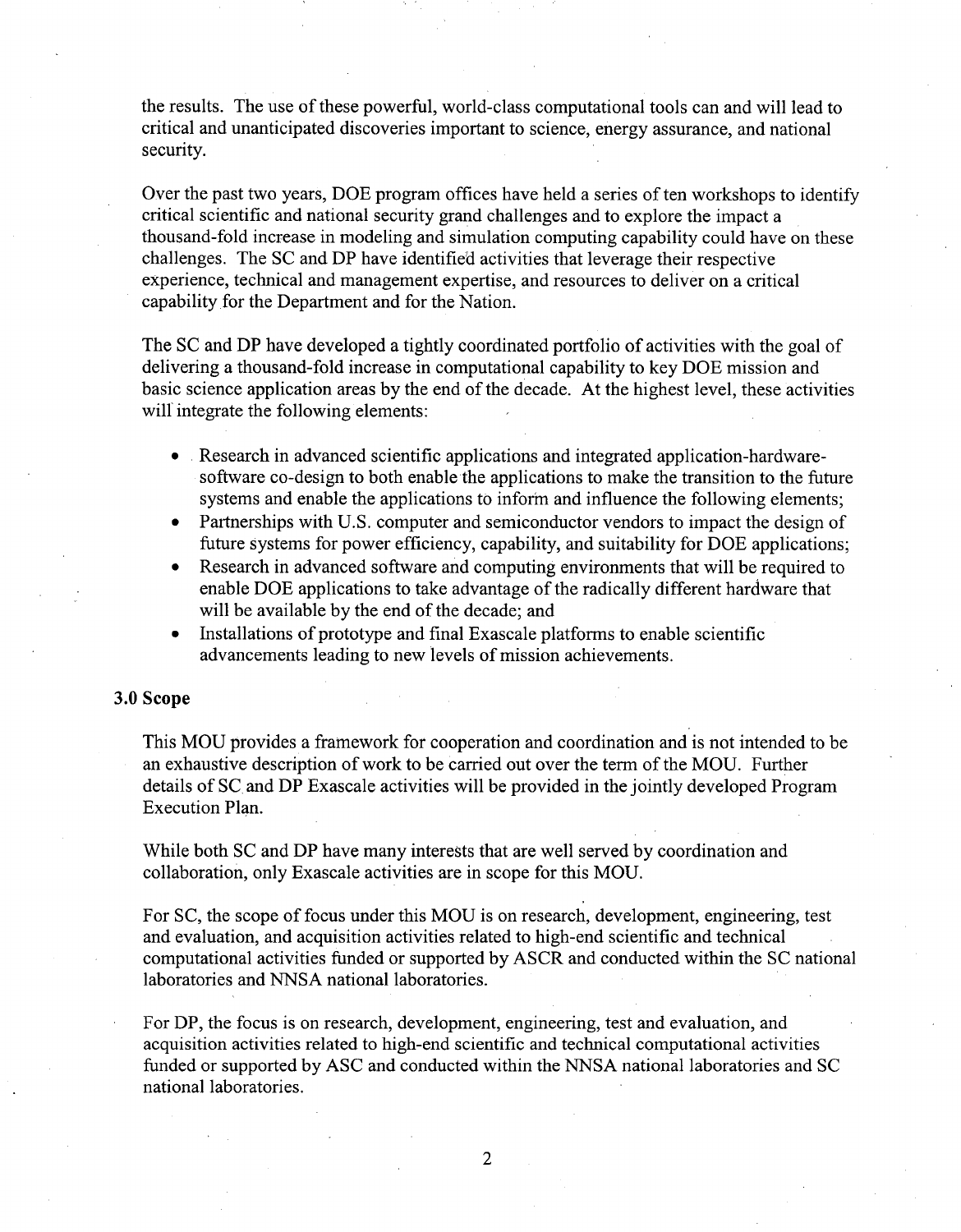Components that will be coordinated jointly by ASCR and ASC under this MOU include

## **3.1 Co-Design and Advanced Applications**

Research in advanced scientific applications and integrated application-hardwaresoftware co-design to both enable the applications to make the transition to the future systems and enable the applications to inform and influence platform technologies and software environments. Co.design activities will address critical Department missions in energy, the environment, and security.

## **3.2 Platform and Critical Technology Research and Development**

Research and Development (R&D) partnerships with the HPC, semiconductor, storage, and other critical technology manufacturers, including HPC vendor R&D partnerships and critical technologies research.

## **3.3 Software and Environments R&D**

Research in advanced software and environments that will enable DOE applications to take advantage of radically different hardware to support Exascale computing.

## **3.4 Platforms**

Installations of prototype and final Exascale platforms to enable new scientific accomplishments, including prototypes and platforms for classified research, as well as prototypes and platforms for open scientific research.

## **4.0 Oversight and Coordination**

#### **4.l.Exascale Joint Coordination Group:**

The Exascale Joint Coordination Group will be established to coordinate the activities, within the scope of this MOU and will be further defined in the Joint Program Execution Plan. The purpose of the Exascale Joint Coordination Group is to help ensure activities are conducted as planned, to ensure effective and responsible use of government funds, minimize confusion of multiple lines of authority and reporting, and leverage existing infrastructure and resources.

The Exascale Joint Coordination Group will be co-chaired by DP's Director of ASC, and SC's Director of ASCR. Additional group membership will be determined by the cochairs.

Functions of the Exascale Joint Coordination Group shall include:

- Providing long-term program leadership, vision, and execution oversight;
- Developing mission requirements, goals, objectives, and execution plans;
- Coordinating interactions and feedback between exascale elements including dayto-day planning, management, and budgetary oversight needed to ensure that joint DP-SC program objectives are being met and progress is being made on all milestones;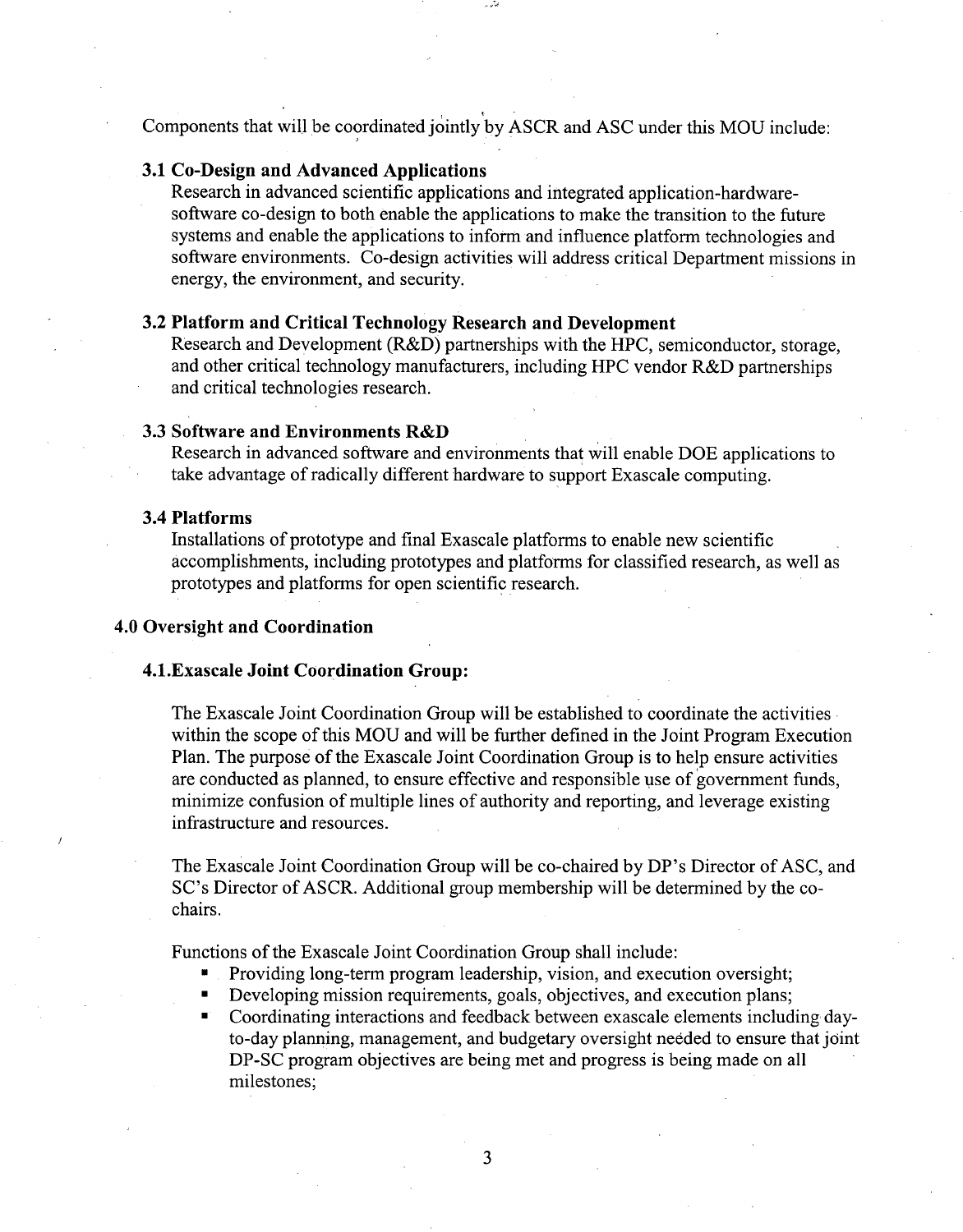- Establishing advisory groups, as needed, within existing rules and authorities;
- Establishing efforts to build and train the large and diverse user community for the incoming Exascale systems; and .
- Reporting to DOE senior management the status of and progress towards, program goals and major deliverables. DOE senior management includes the DOE Director of SC, the NNSA Deputy Administrator for DP, the DOE Under Secretary for Science, and the NNSA Administrator.

#### 5.0 Roles and Responsibilities

./

The basic roles and responsibilities agreed upon by SC and DP are described in this MOD. Detailed roles and responsibilities will be established in the Joint Program Execution Plan.

### 5.1 SC-ASCR Responsibilities

- 5.1.1 The ASCR Director will serve as a co-chair of the Exascale Joint Coordination Group.
- 5.1.2 ASCR will plan and execute the Exascale activities that it is responsible for as agreed to in the Joint Program Execution Plan, subject to availability of appropriated funds.
- 5.1.3 ASCR will develop and help defend the annual budget' request to Congress for the ASCR supported Exascale activities, consistent with the budget profiles agreed to between SC and DP in the Joint Program Execution Plan, and consistent with availability of appropriated funds.

## 5.2 DP-ASC Responsibilities

- 5.2.1 The ASC Director will serve as a co-chair of the Exascale Joint Coordination Group.
- 5.2.2 ASC will plan and execute the Exascale activities that it is responsible for as agreed to in the Joint Program Execution Plan, subject to availability of appropriated funds.
- 5.2.3 ASC will develop and help defend the annual budget request to Congress for the ASC supported Exascale activities, consistent with the budget profiles agreed to between SC and DP in the Joint Program Execution Plan, and consistent with availability of appropriated funds.

#### 5.3 Joint Responsibilities

5.3.1 Research and Development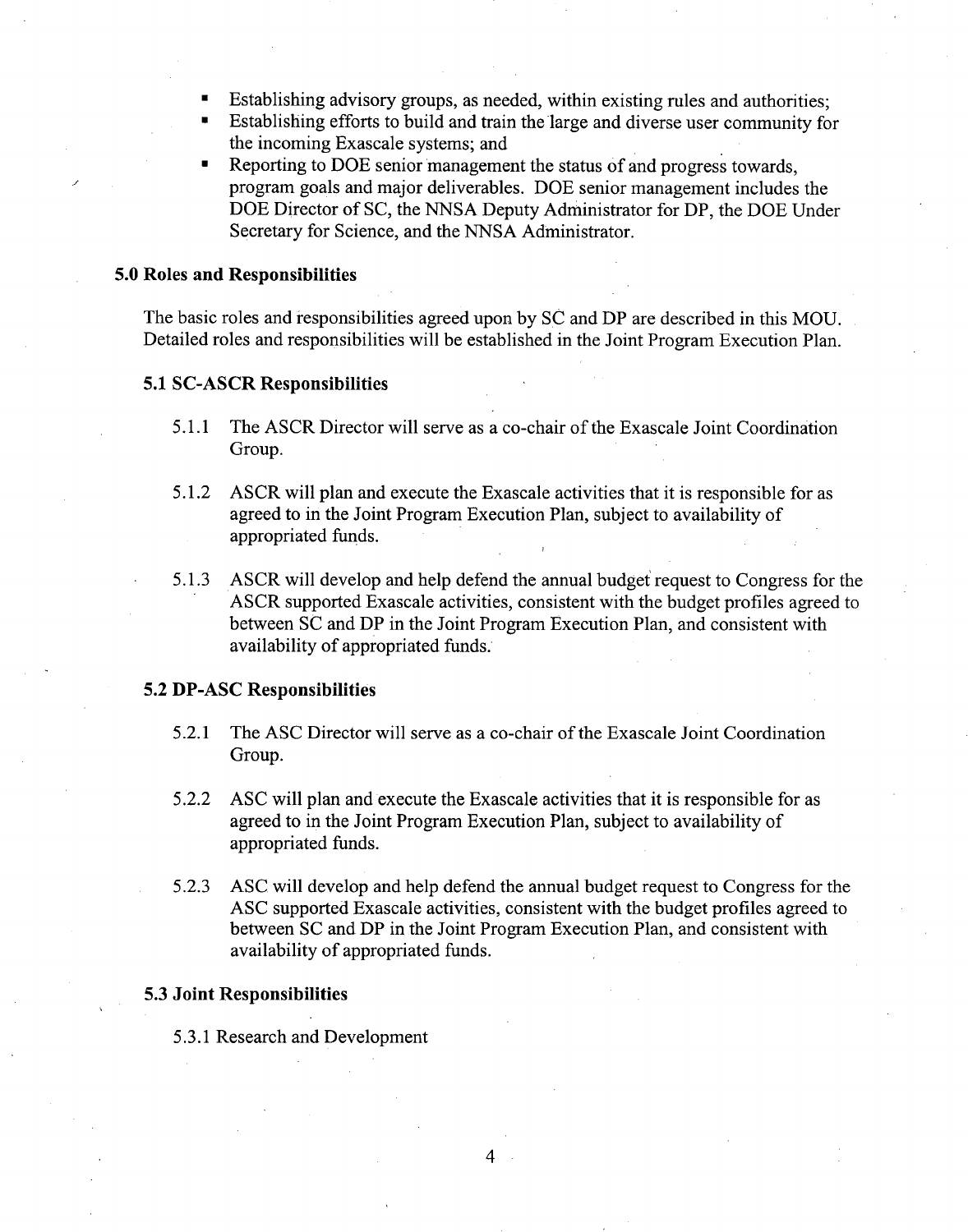- A. ASCR and ASC will coordinate co-design activities and jointly support unclassified applications of joint interest.
- B. ASCR and ASC will jointly support R&D in:
	- i. HPC R&D partnerships through the DOE laboratories;
	- ii. Critical technologies research; and
	- iii. Systems software and programming environment research efforts.
- C. ASCR and ASC will coordinate and collaborate on internal and external peer .reviews of activities supported under this MOD.
- 5.3.2 Communication and Coordination with the Broader Community
	- A. ASCR and ASC will acknowledge the joint collaborative activities under this MOU in relevant publications.
	- B. ASCR and ASC will engage other government agencies, as required, to leverage government investments related to Exascale activities.
	- C. ASCR and ASC will engage in joint communication and coordination with the broader scientific and technical community regarding Exascale activities, including sharing knowledge with other agencies and the broader community by co-organizing and co-sponsoring joint technical workshops and meetings.
	- D. ASCR and ASC will continue to jointly participate in formal, yearly planning meetings with the Department of Defense.
	- E. ASCR and ASC will engage international agencies, as appropriate, to advance the DOE's Exascale goals.

## 6.0 Terms of Agreement

## 6.1 Participating Parties

The SC point of contact shall be the Director of ASCR. The DP point of contact shall be the Director of ASC.

## 6.2 Funding

Specific proposed funding commitments by the parties will be described in the Joint Program Execution Plan. All activities under or pursuant to this MOD are subject to the availability of appropriated funds, and each organization's budget priorities:

DP and SC will provide each other mutual support in making budget justifications to OMB and in preparing for hearings before Congress with respect to programs on which the parties collaborate.

## 6.3 Administration

This MOD in no way restricts the parties from participating in any activity with any other public or private agencies, organizations or individuals. This MOD is strictly for internal management of the Exascale activities. It is not legally enforceable and shall not be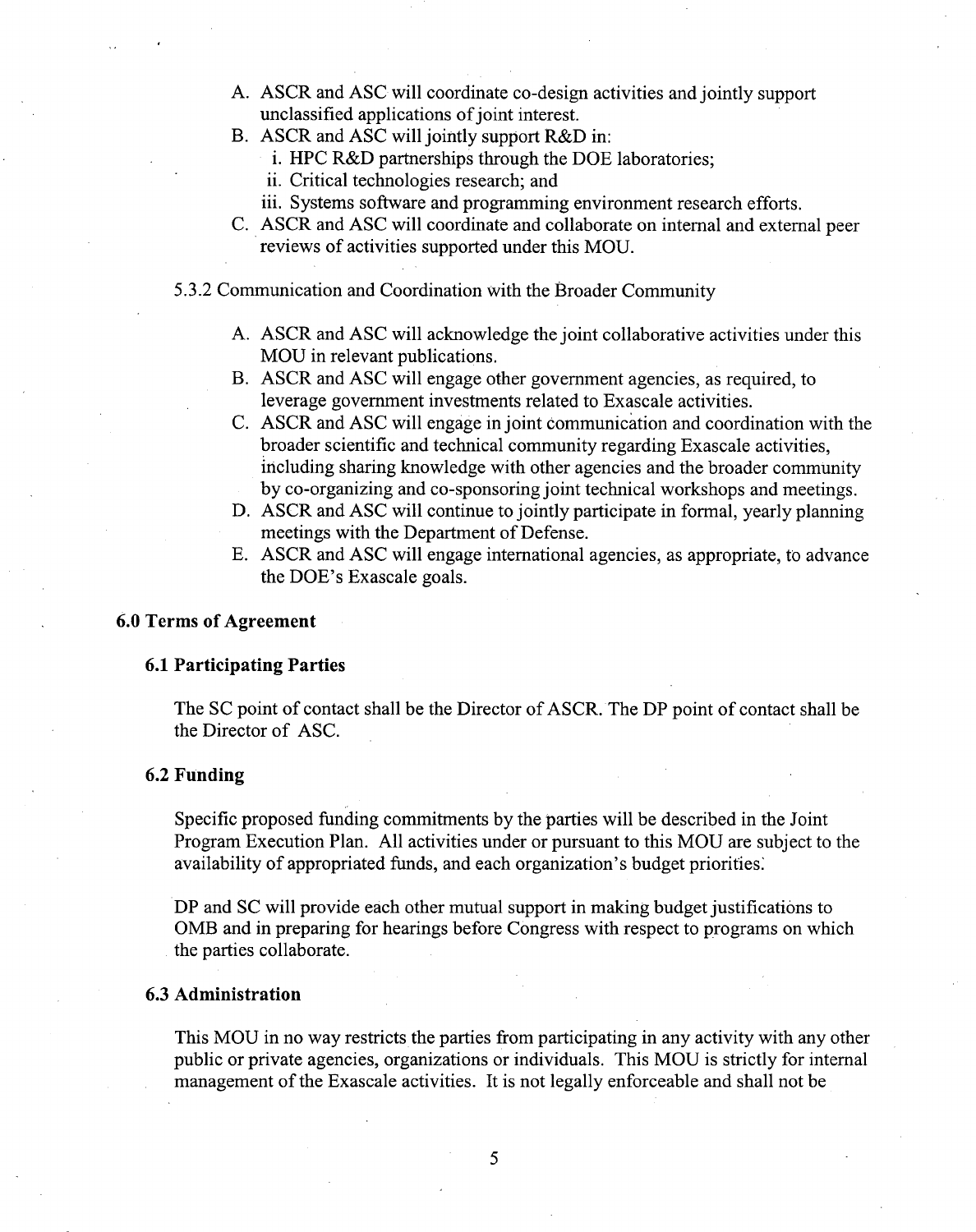construed to create any legal obligation on the part of the parties. This MOU shall not be construed to provide a private right or cause of action for or by any person or entity.

## **6.4 Authorizations**

DOE is authorized to enter into this MOU for cooperation and collaboration on research and development initiatives that support the Department's mission pursuant to general authorizes under Section 31 of the Atomic Energy Act of 1954, as amended (42 U.S.C. 2051), Section 107 ofthe EnergyReorganization Act of 1974 (42 U.S.C. 5817), and Section 646 of the Department of Energy Organization Act (42 U.S.C. 7256). Further, DOE is authorized to enter into this MOU involving HPC in scientific research and development activities pursuant to Section 976 of the Energy Policy Act of 2005 (42) U.S.C. 16316), which directs the Department to carry out HPC research and development efforts consistent with the Department of Energy High-End Computing Revitalization Act of2004 (15 U.S.C. 5541 et seq.) and the High-Performance Computing Act of 1991 (15 U.S.C. 5523), as amended.

For this internal MOU, NNSA is further authorized pursuant to Title 32 of the National Defense Authorization Act for Fiscal Year 2000 (Public Law 106-65).

#### **7.0 Effective Date**

This MOU is effective upon signature by all parties. It shall remain in effect for five years beginning on its effective date. 'The MOU may be renewed for additional periods to be determined upon mutual agreement of the parties.

## **8.0 Amendment and Termination**

This MOU may be amended at any time by mutual agreement of the parties. The MOU will be reviewed every five (5) years to determine whether it should be renewed and whether changes are needed. The MQU may be terminated 'at any time by mutual agreement of the parties or unilaterally by either party provided that reasonable written notice is provided to the other party.